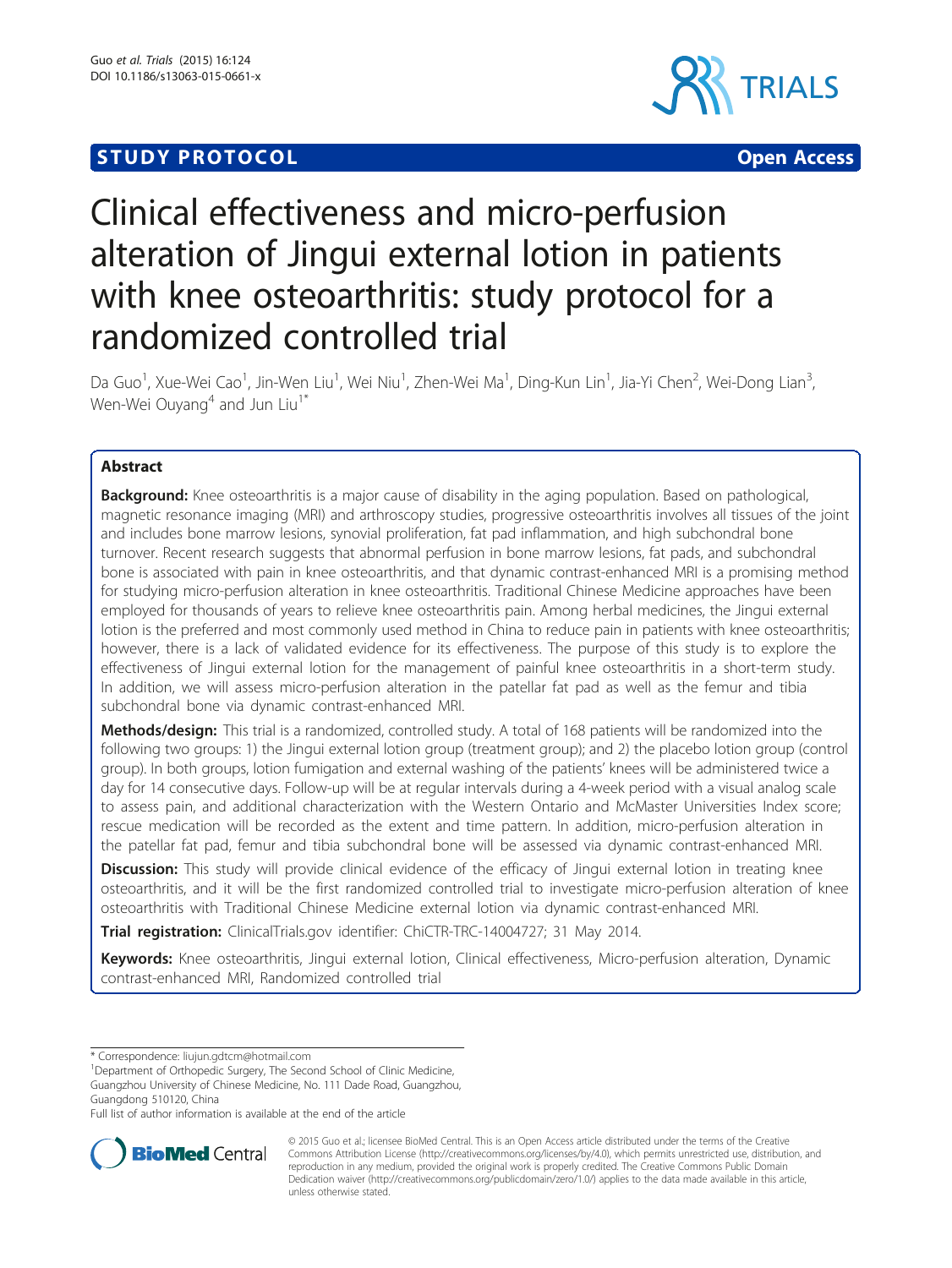## Background

Knee osteoarthritis (KOA) is a major cause of disability in the aging population and a burden on healthcare resources [[1,2\]](#page-5-0). The risk of disability (defined as needing help walking or climbing stairs) attributable to KOA is as great as that attributable to cardiovascular disease and greater than that due to any other medical condition in elderly persons [[3](#page-5-0)]. Pathologically, osteoarthritis (OA) is characterized by progressive loss of articular cartilage and new bone formation on conventional radiography. However, it is increasingly apparent, based on pathological, magnetic resonance imaging (MRI) and arthroscopy studies, that progressive OA involves all joint tissues including bone marrow lesions, synovial proliferation, fat pad inflammation, and high subchondral bone turnover [\[4](#page-5-0)-[7\]](#page-5-0). This progressive joint failure causes pain, physical disability, and psychological distress, although many with structural and radiological changes consistent with OA are asymptomatic [[8\]](#page-5-0). In recent years, more attention has been placed on micro-perfusion alteration in KOA. Studies [[9](#page-5-0)-[11\]](#page-5-0) employed dynamic contrastenhanced (DCE) MRI to investigate the association between knee pain and periarticular perfusion variables. These results suggest that abnormal perfusion including bone marrow lesions, fat pad, and subchondral bone as detected by DCE MRI are associated with pain in KOA and that DCE MRI is a promising method for studying micro-perfusion alteration in KOA.

The aim of KOA treatment is to reduce pain, improve physical function, prevent disability, and enhance the quality of life over the short term. Therefore, as aging and comorbidities increase, a more convenient approach is urgently needed. In China, and increasingly worldwide, pharmacological therapy guidelines recommend topical medications as an alternative, adjunctive therapy, or even first-line therapy for KOA [[12,13\]](#page-5-0). Before oral administration, topical treatments are usually recommended to relieve mild or moderate KOA pain because of their favorable safety profiles. To relieve KOA pain, herbal external therapy, including plasters, ointments, and lotions, have been used under the principle of syndrome differentiation based on Traditional Chinese Medicine (TCM) theory for thousands of years. External plasters have been reported to be very important therapies that induce muscle relaxation and invigorate blood circulation [[14](#page-5-0),[15](#page-5-0)]. Jingui external lotion with fumigation and washing therapy has been employed as an effective prescription to relieve KOA pain or joint stiffness over decades, but no randomized controlled trial evidence has been published. Published Chinese literature has documented that Jingui external lotion is efficacious in treating KOA; however, these interventions have not been rigorously evaluated, and have been regarded to be less credible due to a lack of objective evidence. Therefore, we designed a randomized, single-blind, placebo-controlled trial to explore the effectiveness of Jingui external lotion for the management of painful KOA in a short-term study and the micro-perfusion alteration in the patellar fat pad, femur and tibia subchondral bone via DCE MRI.

## Methods/design

## Study design

This is a randomized, double-blind, placebo-controlled trial. The trial protocol has been approved by the Research Ethical Committee of Guangdong Provincial Hospital of TCM, (reference B2014-001-01). The trial will be conducted in accordance with the Helsinki Declaration and will be monitored by the trial agency at Guangdong Provincial Hospital of TCM.

#### Recruitment and consent

KOA patients scheduled for conservative treatment at the Outpatient Department of Orthopedic Surgery, Guang Dong Provincial Hospital of TCM, will be recruited, with a target sample size of 168 subjects. All candidates will go through a standardized interview process and receive more information about the study and the treatments. Written consents will be obtained. The purpose, procedures, and potential risks and benefits of the study will also be explained thoroughly to the participants. The more painful knee will be chosen as the study knee, and if both knees have the same symptoms we will choose the right side. The participants will be able to withdraw from the study at any time without consequence. The trial will be executed from March 2014 to March 2016 including enrollment and follow-up (Figure [1\)](#page-2-0).

#### Inclusion criteria

Participants meeting the following criteria will be included:

- Meet the diagnostic criteria for KOA (American College of Rheumatology criteria [\[16\]](#page-5-0))
- Aged from 50 to 80 years old
- Symptomatic KOA with pain of at least 20 mm on a 100-mm visual analogue scale (VAS)
- Grade 0 to 3 on The Kellgren-Lawrence grading system
- No serious medical history or severe vascular lesions on lower limbs
- No known drug allergies, including to the contrast agent, and no MRI contraindications
- Willingness to give written informed consent and willingness to participate in and comply with the study.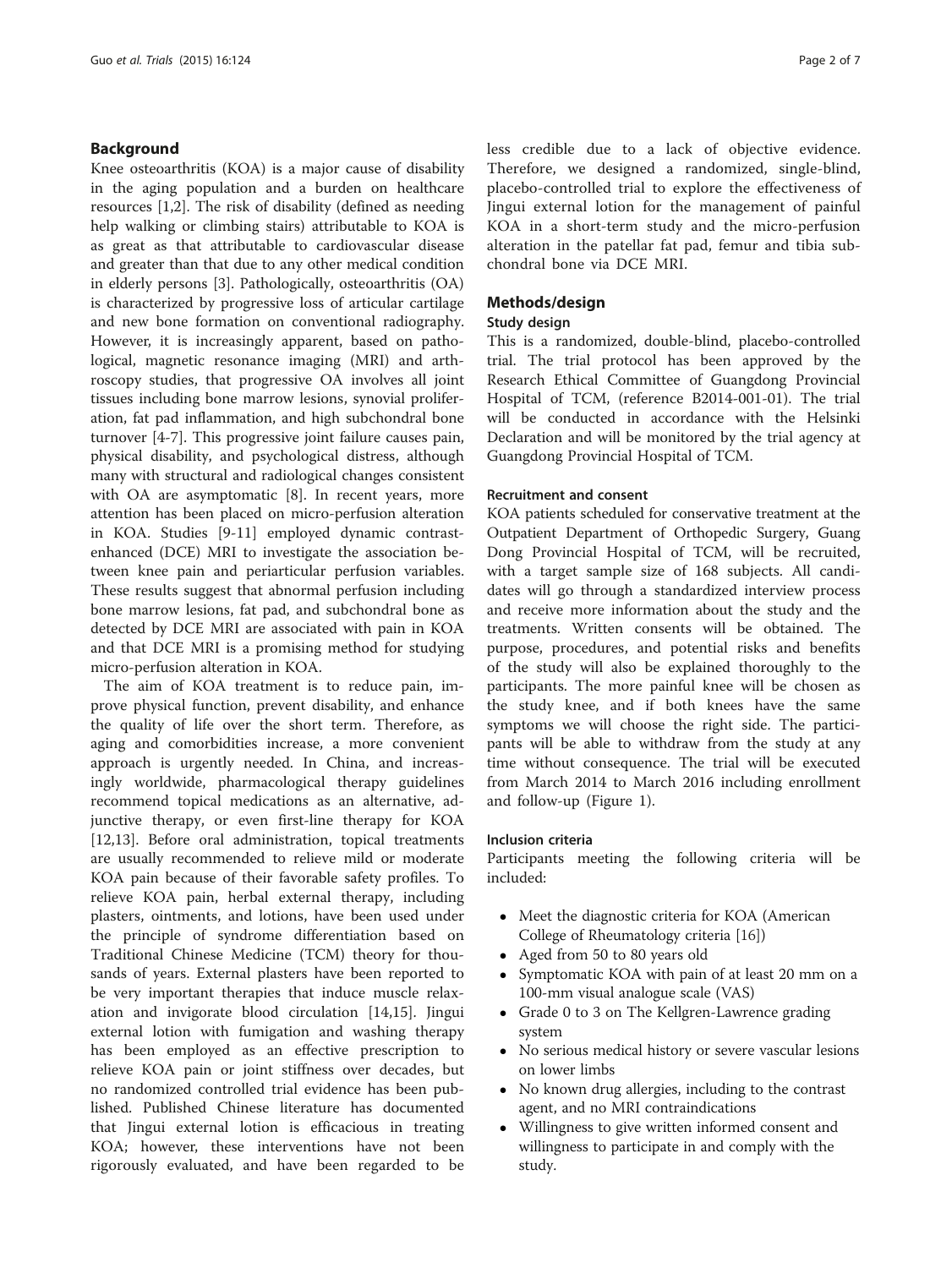<span id="page-2-0"></span>

#### Exclusion criteria

Participants meeting one or more of the following criteria will be excluded:

- MRI contraindications, or study drug allergy
- Non-degenerative OA, such as rheumatoid arthritis, gouty arthritis, infectious arthritis, Charcot arthritis, and so forth

## Unable to discontinue use of painkillers

Unwilling to give informed consent.

## Interventions

Eligible patients will be randomized into the following two groups: the Jingui external lotion group (treatment group) and the placebo lotion group (control group).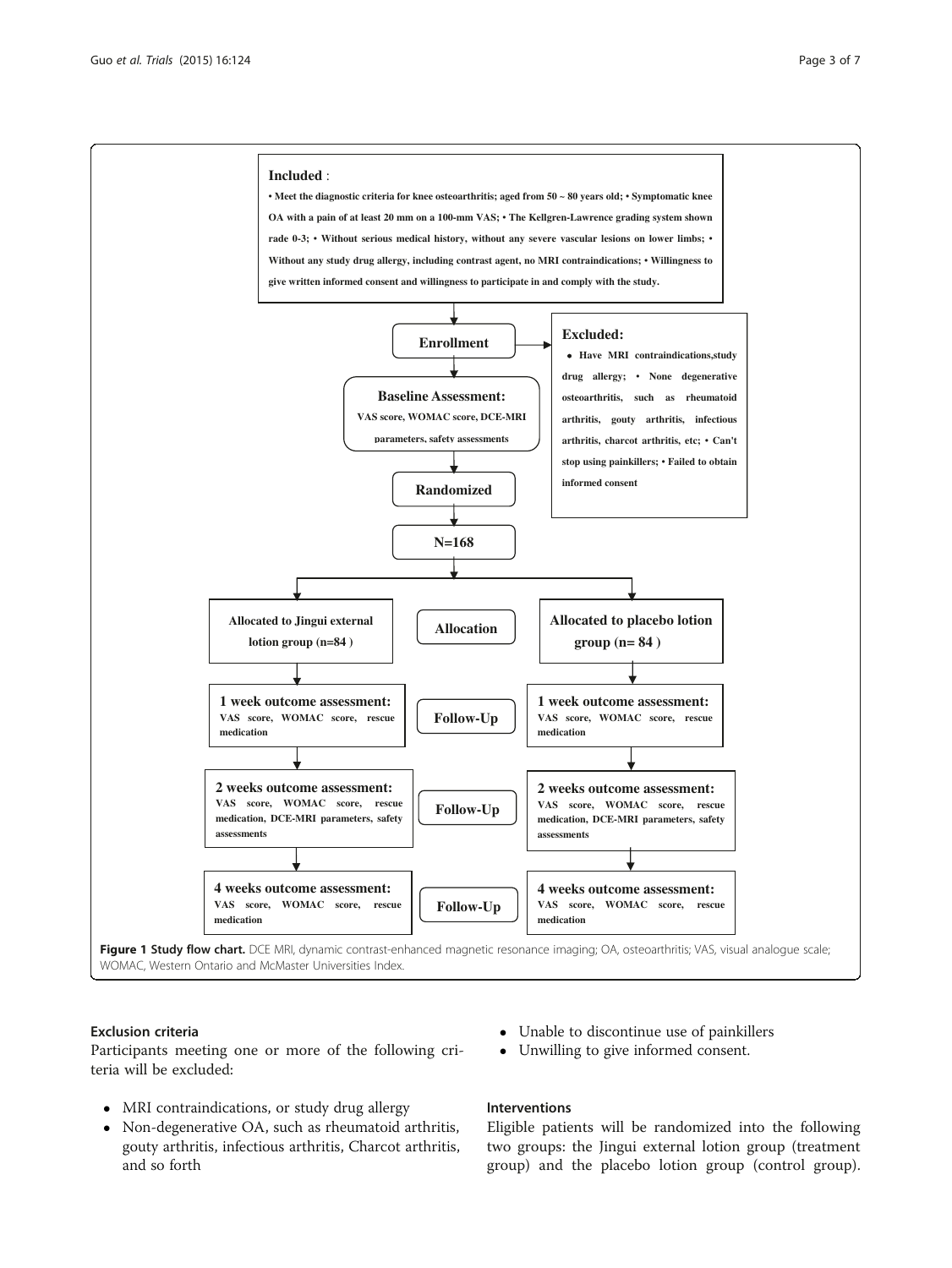The enrolled patients will be administered lotions via fumigating and washing externally for 2 weeks on both knees. DCE MRI examination will be performed at baseline and 2 weeks after the intervention is completed. The participants will be given personal instructions for using the lotions by our research nurses, who will be trained before the study. Patient visits will be performed at baseline and at 1, 2, and 4 weeks after treatment. Assessments including the VAS score for pain, Western Ontario and McMaster Universities Index (WOMAC) score and complications will be made during all four visits on the study knee.

The treatment group will receive Jingui external lotion, to be used twice a day (morning and evening, approximately every 12 hours and at the same time each day) for 14 consecutive days. The Jingui external lotion will be made according to the following procedure: a mixture of TCM (composed of Semiliquidambar cathayensis 60 g, Radix zanthoxyli 60 g, Radix aconiti kusenzoffii 30 g, Radix aconite 30 g, Tinospora sinensis merr 30 g, Erythrina indica lam 30 g, Rheum officinale 30 g, Cassia twig 30 g) will be boiled in 300 ml water, reduced to 150 ml of liquid medicine, and cooled to approximately 40°C. These hot liquid medicines will be administered as Jingui external lotion to the patients' knees.

The control group will receive placebo lotion containing a food coloring agent and a small amount of Rheum officinale that is identical to the treatment group in terms of color and odor. The manufacturing and treating procedure are the same as the treatment group.

The research nurses will be involved in the treatment procedure to ensure the correct treatment is administered and that the temperature of the lotions is tolerable to the patients. During the process, when patients experience moderate pain or VAS score over 30 mm, ibuprofen sustained-release capsules will be administrated as rescue medication. Rescue medication consumption and time will be recorded in each randomized group when used. The patients will not be allowed to use other drugs aimed at treating KOA.

## Dynamic contrast-enhanced magnetic resonance imaging examination

The subjects will receive DCE MRI on the study knee at baseline and 2 weeks after intervention using a 3.0 T scanner (Magnetom Tim Trio; Siemens Medical Solutions, Erlangen, Germany) with an eight-channel transmitreceive phased array knee coil (In vivo Corporation, Gainesville, FL, USA). The knee imaging protocol will consist of a sagittal three-dimensional high-resolution T1 weighted fast low angle shot sequence with selective water excitation  $(TR/TE = 500/20$  ms; flip angle = 25; FOV = 18.0 cm; slice thickness = 3 mm; matrix =  $320 \times 240$ ; receiver bandwidth = 200 Hz/pixel) as well as a sagittal

T2-weighted fat-saturated spin echo (TR/TE = 4790/ 84 ms;  $FOV = 18.0$  cm; slice thickness = 3 mm; matrix =  $320 \times 240$ ; receiver bandwidth = 130 Hz/pixel). The synovial membrane will be evaluated using DCE sagittal three-dimensional T1-weighted fast low angle shot sequence with the following parameters: TR/TE = 12/3.9 ms, flip angle = 60;  $FOV = 15 \times 15$  cm, slice thickness = 5 mm, matrix =  $256 \times 128$ , receiver bandwidth = 200 Hz/pixel, temporal resolution = 30 seconds. This sequence will be acquired in contiguous 5-mm sagittal slices throughout the knee before, during and after intravenous bolus administration of double-dose contrast agent gadolinium diethylene triamine pentaacetic acid (0.2 mg/kg). Baseline precontrast static images as well as DCE images will be acquired after bolus injection [\[17,18](#page-5-0)]. The total acquisition time for the imaging protocol is 24 minutes.

Three-dimensional images of the knee joint will be rebuilt using a Leonardo workstation (Siemens Medical Solutions INC USA, 2501 North Barrington Rd, Hoffman Estates Il 60195). The sagittal DCE sequence images and the intensity-time curve will be attained with the mean curve function. Four similar subchondral rectangular regions of interest (pixel area of 30) will be selected in the medial and lateral compartment of the distal femur and tibia plateau as well as the infra-patellar fat pad and supra-patellar fat pad. Measurement of these regions will be performed in terms of the enhanced rate and maximum upslope.

#### Outcome measures

#### Primary outcome measure

The primary efficacy endpoint of the study will be VAS, which is a pain score ranging from 0 mm (no pain) to 100 mm (worst pain ever experienced) [\[19](#page-5-0)], measured during all the assessment visits (baseline and 1-, 2-, and 4-week follow-up). The VAS score is usually a horizontal line, 100 mm in length, anchored by word descriptors at each end. Patients mark the point of their current pain on the line. The VAS score is then determined by measuring in millimeters from the left end of the line to the point that the patient marked.

#### Secondary outcome measure

The secondary efficacy endpoint of the study will be rescue medication, WOMAC score [[20](#page-5-0)] and microperfusion alteration in the patellar fat pad, femur and tibia subchondral bone.

Rescue medication complicates the interpretation of trial results by having an effect on the trial outcome. It is also possible to use rescue as a trial outcome. This is common in trials of treatments for asthma, where use of  $\beta_2$ -agonists for rescue therapy may be a secondary trial outcome [[21\]](#page-5-0). Rescue medication in this trial is Ibuprofen, which is a short-term nonsteroidal anti-inflammatory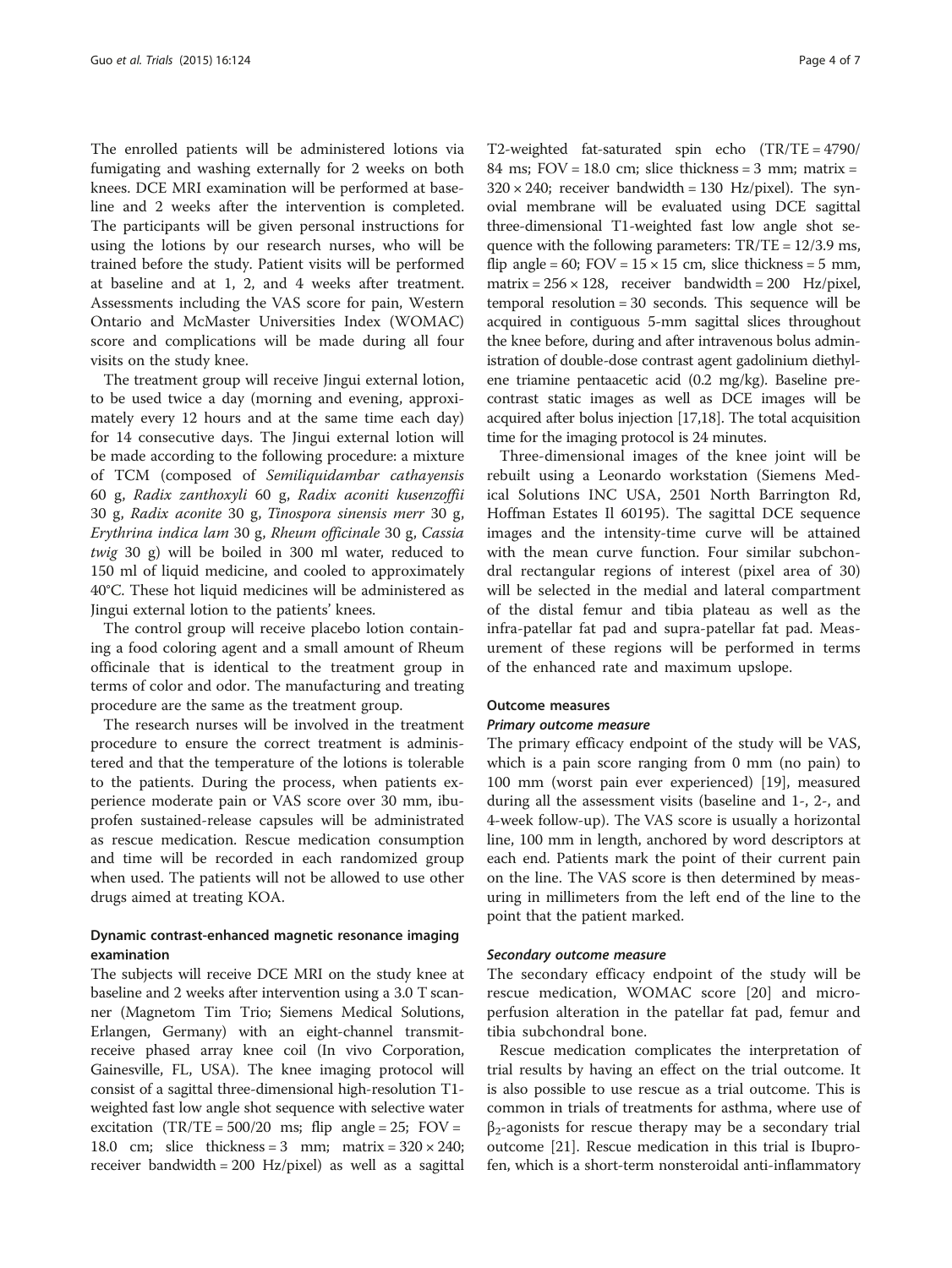drug. We assume that the use of rescue medication varies with time in subjects in response to worsening of their disease. Consumption and time the subjects use rescue medication will be recorded in each randomized group.

The WOMAC score is a widely used proprietary set of standardized questionnaires used by health professionals to evaluate the condition of patients with osteoarthritis of the knee and hip, including pain, stiffness, and physical functioning of the joints. The index measures five items for pain (score range 0 to 20), two for stiffness (score range 0 to 8), and 17 for physical function (score range 0 to 68). It will be measured during all the assessment visits (baseline and 1-, 2-, and 4-week follow-up).

To assess micro-perfusion alteration, two parameters will be used: 1) maximum upslope represents the initial uptake of gadolinium into the region measured by finding the fastest uptake in the first few minutes after injection; 2) an enhanced rate represents the efflux rate constant from the extravascular extracellular space to plasma, which provides an index of venous hypertension and represents the ratio of the permeability surface area product over the extravascular extracellular space. With the mean curve function, maximum upslope and enhanced rate in the distal femur and tibia plateau subchondral regions of interest, and the infra-patellar fat pad and supra-patellar fat pad regions of interest will be measured and assessed.

#### Safety assessments

All subjects will be questioned about adverse events during the treatment at each visit, and all adverse events reported will be analyzed, regardless of the investigators' assessments of causality. Safety will be assessed by complete blood cell count, erythrocyte sedimentation rate, blood chemistry, and urinalysis.

#### Randomization and blinding

Random assignment will be performed after consent is obtained using a computer-generated, blocked randomallocation sequence with a 1:1 ratio. The trial will be blinded to both patients and assessor. We will designate an independent researcher who is blinded to the interventions to be the assessor.

#### Sample size

Calculation of sample size is based on previous studies assessing the efficacy and safety of Weishi Bitong Xifang fumigation for mild and moderate KOA in patients [\[22](#page-5-0)]. Group sample sizes of 73 and 73 achieve 90% power to detect a difference of 0.7 between the null hypothesis that both group means are 30 mm (VAS score uses a 100-mm linear measure) and the alternative hypothesis that the mean for the placebo group is 23 with estimated group standard deviations of 12 and 13 and with a significance level (alpha) of 0.05 using a two-sided test. The number of patients actually provides less than 90% power, assuming a withdrawal rate of 20%. Therefore, we will recruit a total of 168 patients; 84 patients in each group.

#### Statistical analysis

The data will be collected and analyzed according to the intention-to-treat principle. We will compare baseline characteristics in both groups. Efficacy analyses will be performed for both the intent-to-treat population and per-protocol population. The intent-to-treat population will consist of all randomized subjects who have been administered at least one treatment. In a per-protocol analysis, only patients who complete the entire clinical trial according to the protocol are counted in the final results. Primary outcome will be compared between both groups. The extent and time pattern of rescue medication will be reported in each randomized group; when comparing the underlying outcomes of the rescue medication, we assume the use of rescue medication varies with time, to allow for dependence within patients, so we adopt a multilevel regression approach with rescue as a time-dependent covariate [[23\]](#page-5-0). Microperfusion alteration outcome will be compared using Student's t-test. All statistical analyses will be performed using SAS 9.2 software (SAS Institute Inc, Cary, NC, USA). All statistical tests will be two-sided, and the level of significance will be set at 0.05.

#### **Discussion**

This study will provide clinical evidence on the efficacy of Jingui external lotion in treating KOA, and it will be the first randomized controlled trial to investigate micro-perfusion alteration of KOA with TCM external lotion using a DCE MRI technique. In TCM, KOA development is attributed to deficiency of the liver and kidney, and deficiency of qi and blood, attack of windcold-dampness evils, obstruction of channels and collaterals, qi and blood stagnation [\[24](#page-5-0)]. Thus, TCM that can promote blood circulation, remove blood stasis, and activate meridians to stop pain may be effective for KOA [[13\]](#page-5-0). Fumigation and washing of TCM has recently been considered an inexpensive and convenient therapeutic approach for KOA [\[25\]](#page-5-0). Jingui external lotion is a classical and well-known external therapy in the orthopedic departments of TCM and has been demonstrated to provide a satisfactory effect for KOA in the clinic. Welldesigned randomized controlled trials are needed to examine the efficacy of TCM treatments for OA.

It has been revealed that Chinese medicine promoting circulation and removing stasis could reduce intraosseous pressure [\[26](#page-6-0)]. Intraosseous hypertension has been reported to have an association with deep pain in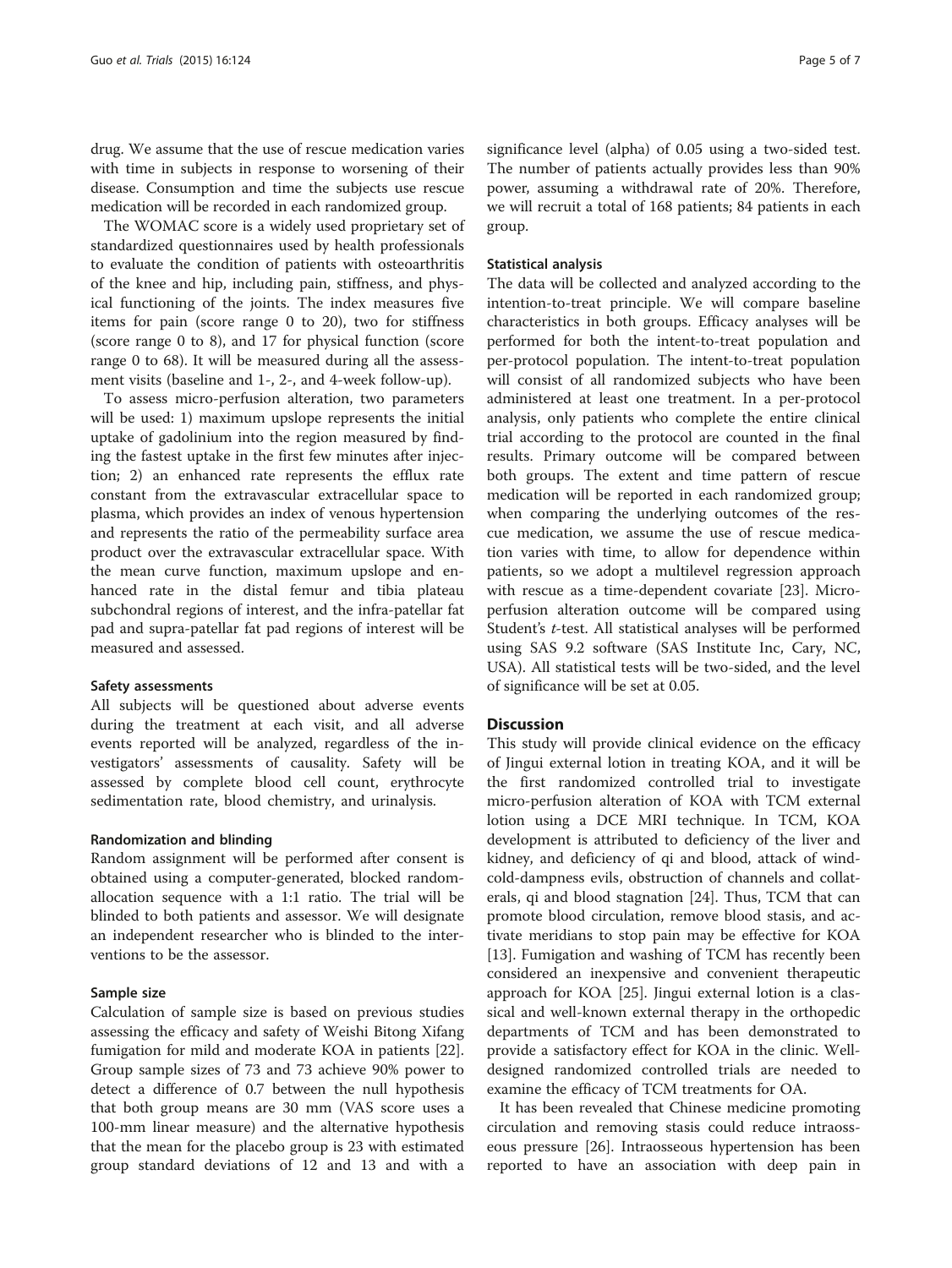<span id="page-5-0"></span>patients with KOA [[27](#page-6-0)]. To date, there is a lack of evidence to support the hypothesis that Chinese medicine promotes circulation; therefore, we will employ a DCE MRI technique to study micro-perfusion alteration, with the aim of attaining objective evidence of Jingui external lotion effectiveness in the treatment of patients with KOA.

## Trial status

Recruitment commenced in March 2014, and the trial is scheduled to end in March 2016.

#### Abbreviations

DCE: dynamic contrast-enhanced; KOA: knee osteoarthritis; MRI: magnetic resonance imaging; OA: osteoarthritis; TCM: Traditional Chinese Medicine; VAS: visual analogue scale; WOMAC: Western Ontario and McMaster Universities Index.

#### Competing interests

The authors declare that they have no competing interests.

#### Authors' contributions

JL conceived the study and prepared the initial protocol, and was in charge of coordination. DG drafted the manuscript and participated in the study design. JL, DG, XWC, JWL WN, ZWM, DKL, WDL and JYC contributed to the creation of the Manual of Procedures, implementation of the study protocol and acquisition of data. WWO contributed to the statistical analysis section. All authors read and approved the final manuscript.

#### Acknowledgements

This study was funded by the Specialized Research Fund for Chinese medicine of Guangdong Provincial Hospital of TCM (No. E42701, No. YK2013B2N20), Science and Technology Planning Project of Guangdong Province, China (No. 2014.807), the Administration of Traditional Chinese Medicine of Guangdong Province in China (No. 20123006), the National Natural Science Foundation of China (No. 81473698), and Project of Guangdong Provincial Department of Finance (No. 2013KT1493, No. 2012KT1013).

#### Author details

<sup>1</sup>Department of Orthopedic Surgery, The Second School of Clinic Medicine, Guangzhou University of Chinese Medicine, No. 111 Dade Road, Guangzhou, Guangdong 510120, China. <sup>2</sup>Department of Orthopedic Surgery, Hospital of Traditional Chinese Medicine of Zhongshan, No. 3 Xunkang Road, Zhongshan, Guangdong 528400, China. <sup>3</sup>Department of Orthopedic Surgery, Hospital of Traditional Chinese Medicine of Meizhou, No. 35 Meishong Road, Meizhou, Guangdong 514000, China. <sup>4</sup>Department of Statistical Secretary, The Second School of Clinic Medicine, Guangzhou University of Chinese Medicine, No. 111 Dade Road, Guangzhou, Guangdong 510120, China.

#### Received: 16 September 2014 Accepted: 17 March 2015 Published online: 28 March 2015

#### References

- 1. Bijlsma JW, Berenbaum F, Lafeber FP. Osteoarthritis: an update with relevance for clinical practice. Lancet. 2011;377:2115–26.
- Peat G, McCarney R, Croft P. Knee pain and osteoarthritis in older adults: a review of community burden and current use of primary health care. Ann Rheum Dis. 2001;60:91–7.
- 3. Guccione AA, Felson DT, Anderson JJ, Anthony JM, Zhang Y, Wilson PW, et al. The effects of specific medical conditions on the functional limitations of elders in the Framingham Study. Am J Public Health. 1994;84:351–8.
- 4. Abramson SB, Attur M. Developments in the scientific understanding of osteoarthritis. Arthritis Res Ther. 2009;11:227.
- 5. Conaghan PG, Felson D, Gold G, Lohmander S, Totterman S, Altman R. MRI and non-cartilaginous structures in knee osteoarthritis. Osteoarthritis Cartilage. 2006;14(Suppl A):A87–94.
- 6. Ayral X, Pickering EH, Woodworth TG, Mackillop N, Dougados M. Synovitis: a potential predictive factor of structural progression of medial tibiofemoral knee osteoarthritis – results of a 1 year longitudinal arthroscopic study in 422 patients. Osteoarthritis Cartilage. 2005;13:361–7.
- 7. D'Agostino MA, Conaghan P, Le Bars M, Baron G, Grassi W, Martin-Mola E, et al. EULAR report on the use of ultrasonography in painful knee osteoarthritis. Part 1: prevalence of inflammation in osteoarthritis. Ann Rheum Dis. 2005;64:1703–9.
- 8. Hannan MT, Felson DT, Pincus T. Analysis of the discordance between radiographic changes and knee pain in osteoarthritis of the knee. J Rheumatol. 2000;27:1513–7.
- 9. Seah S, Wheaton D, Li L, Dyke JP, Talmo C, Harvey WF, et al. The relationship of tibial bone perfusion to pain in knee osteoarthritis. Osteoarthritis Cartilage. 2012;20:1527–33.
- 10. Aaron RK, Dyke JP, Ciombor DM, Ballon D, Lee J, Jung E, et al. Perfusion abnormalities in subchondral bone associated with marrow edema, osteoarthritis, and avascular necrosis. Ann N Y Acad Sci. 2007;1117:124–37.
- 11. Krasnokutsky S, Belitskaya-Lévy I, Bencardino J, Samuels J, Attur M, Regatte R, et al. Quantitative magnetic resonance imaging evidence of synovial proliferation is associated with radiographic severity of knee osteoarthritis. Arthritis Rheum. 2011;63:2983–91.
- 12. Zhang W, Nuki G, Moskowitz RW, Abramson S, Altman RD, Arden NK, et al. OARSI recommendations for the management of hip and knee osteoarthritis. Part III: changes in evidence following systematic cumulative update of research published through January 2009. Osteoarthritis Cartilage. 2010;18:476–99.
- 13. China State Administration of Traditional Chinese Medicine. Clinical path of traditional Chinese medicine 22 professional 95 diseases. Beijing, China: China Traditional Chinese Medicine Press; 2011.
- 14. Wang X, Cao Y, Pang J, Du J, Guo C, Liu T, et al. Traditional Chinese herbal patch for short-term management of knee osteoarthritis: a randomized, double-blind, placebo-controlled trial. Evidence Based Comp Altern Med. 2012;2012:171706.
- 15. Li C, Frangione V, Rovati S, Zheng Q. Diclofenacepolamine medicated plaster in the treatment of minor soft tissue injuries: a multicenter randomized controlled trial. Curr Med Res Opin. 2013;29:1137–46.
- 16. Belo JN, Berger MY, Koes BW, Bierma-Zeinstra SM. The prognostic value of the clinical ACR classification criteria of knee osteoarthritis for persisting knee complaints and increase of disability in general practice. Osteoarthritis Cartilage. 2009;17:1288–92.
- 17. Fernandez-Madrid F, Karvonen RL, Teitge RA, Miller PR, An T, Negendank WG. Synovial thickening detected by MR imaging in osteoarthritis of the knee confirmed by biopsy as synovitis. Magn Reson Imaging. 1995;13:177–83.
- 18. Loeuille D, Chary-Valckenaere I, Champigneulle J, Rat AC, Toussaint F, Pinzano-Watrin A, et al. Macroscopic and microscopic features of synovial membrane inflammation in the osteoarthritic knee: correlating magnetic resonance imaging findings with disease severity. Arthritis Rheum. 2005;52:3492–501.
- 19. Trijau S, Avouac J, Escalas C, Gossec L, Dougados M. Influence of flare design on symptomatic efficacy of non-steroidal anti-inflammatory drugs in osteoarthritis: a meta-analysis of randomized placebo-controlled trials. Osteoarthritis Cartilage. 2010;18:1012–8.
- 20. Faik A, Benbouazza K, Amine B, Maaroufi H, Bahiri R, Lazrak N, et al. Translation and validation of Moroccan Western Ontario and McMaster Universities (WOMAC) osteoarthritis index in knee osteoarthritis. Rheumatol Int. 2008;28:677–83.
- 21. Pauwels RA, Löfdahl CG, Postma DS, Tattersfield AE, O'Byrne P, Barnes PJ, et al. Effect of inhaled formoterol and budesonide on exacerbations of asthma. Formoterol and Corticosteroids Establishing Therapy (FACET) International Study Group. N Engl J Med. 1997;337:1405–11.
- 22. Zhang H, Liu T, Li F. A random, case–control study on the efficacy and safety of Weishi Bitong Xifang fumigation for mild and moderate knee osteoarthritis patients. Int J Rheum Dis. 2013. doi:10.1111/1756-185X.12165
- 23. White IR, Bamias C, Hardy P, Pocock S, Warner J. Randomized clinical trials with added rescue medication: some approaches to their analysis and interpretation. Stat Med. 2001;20:2995–3008.
- 24. Wang HM, Liu JN, Zhao Y. Progress on integrated Chinese and Western medicine in the treatment of osteoarthritis. Chin J Integr Med. 2010;16:378–84.
- 25. Zhou SW, Shen Q, Liao YX. Clinical study of treating knee osteoarthritis (Bi syndrome of knee) by massage combined Chinese materia medica footbath